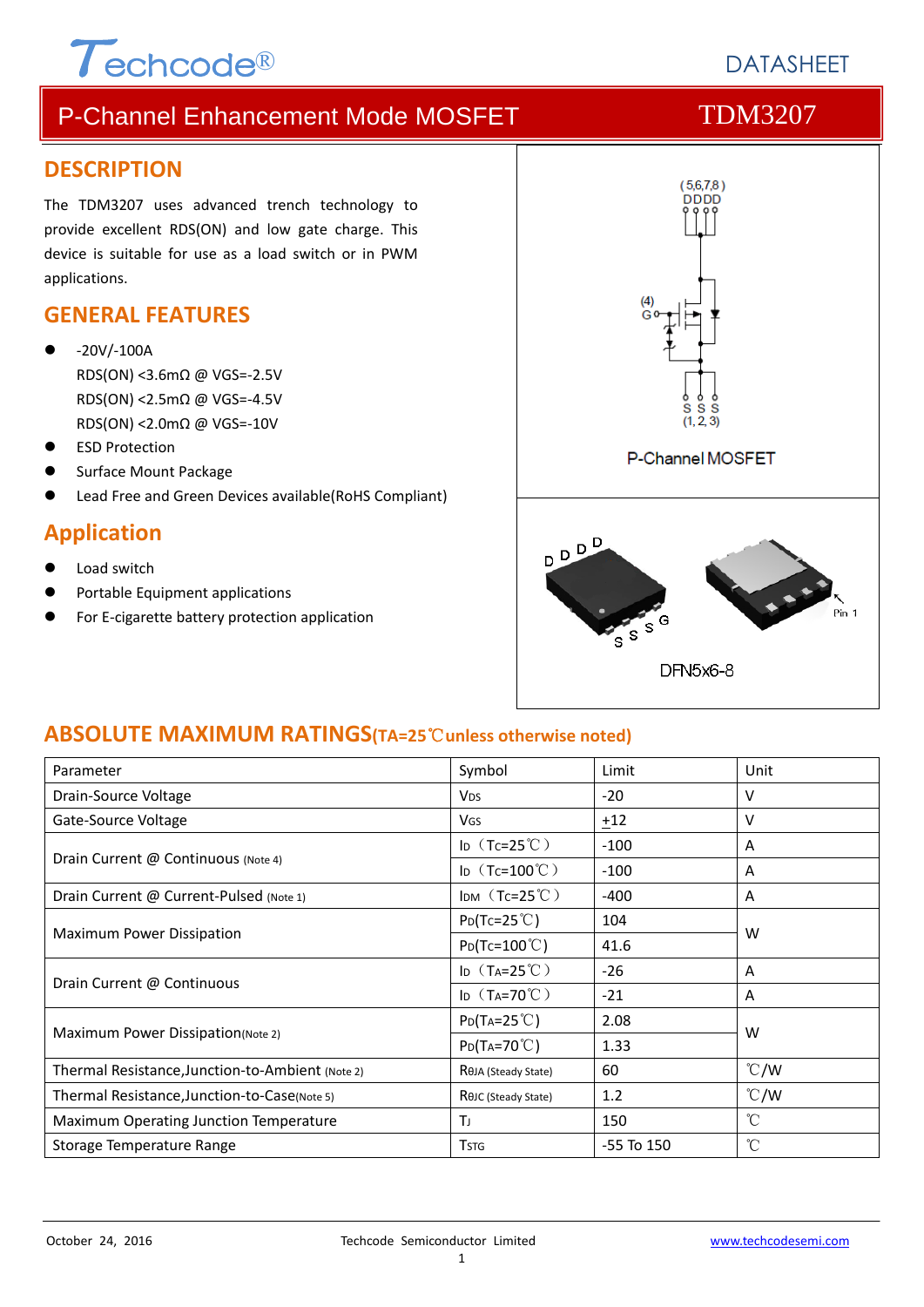

#### **ELECTRICAL CHARACTERISTICS (TA=25**℃**unless otherwise noted)**

| Parameter                                 | Symbol                   | Condition                          | Min                      | Typ                 | Max                      | Unit         |  |  |
|-------------------------------------------|--------------------------|------------------------------------|--------------------------|---------------------|--------------------------|--------------|--|--|
| OFF CHARACTERISTICS                       |                          |                                    |                          |                     |                          |              |  |  |
| Drain-Source Breakdown Voltage            | <b>BV</b> <sub>DSS</sub> | VGS=0V ID=250µA                    | $-20$                    | $\bar{\phantom{a}}$ | $\blacksquare$           | $\vee$       |  |  |
| Zero Gate Voltage Drain Current           | <b>IDSS</b>              | VDS=-16V,VGS=0V                    | $\overline{a}$           | $\blacksquare$      | $\mathbf{1}$             | $\mu$ A      |  |  |
| Gate-Body Leakage Current                 | <b>IGSS</b>              | VGS=±12V,VDS=0V                    | $\overline{a}$           | $\overline{a}$      | ±10                      | $\mu$ A      |  |  |
| ON CHARACTERISTICS<br>(Note1)             |                          |                                    |                          |                     |                          |              |  |  |
| <b>Gate Threshold Voltage</b>             | VGS(th)                  | VDS=VGS, ID=-250µA                 | $-0.5$                   | $-0.85$             | $-1.3$                   | V            |  |  |
| Drain-Source On-State Resistance          | $R_{DS(ON)}$             | VGS=-2.5V, ID=-20A                 |                          | 2.7                 | 3.6                      | $m\Omega$    |  |  |
|                                           |                          | VGS=-4.5V, ID=-20A                 | $\sim$                   | 2.0                 | 2.5                      | $m\Omega$    |  |  |
|                                           |                          | VGS=-10V, ID=-20A                  | $\sim$                   | 1.6                 | 2.0                      | $m\Omega$    |  |  |
| <b>DYNAMIC CHARACTERISTICS (Note3)</b>    |                          |                                    |                          |                     |                          |              |  |  |
| <b>Gate Resistance</b>                    | RG                       | VGS=0V, VDS=0V, F=1MHz             | $\overline{a}$           | 2.0                 | $\overline{\phantom{a}}$ | Ω            |  |  |
| Input Capacitance                         | <b>Ciss</b>              | VDS=-10V, VGS=0V, F=1.0MHz         | $\overline{\phantom{a}}$ | 10680               | 13885                    | PF           |  |  |
| <b>Output Capacitance</b>                 | Coss                     |                                    | $\mathbf{r}$             | 2290                | $\overline{a}$           | PF           |  |  |
| Reverse Transfer Capacitance              | Crss                     |                                    | $\bar{\mathcal{L}}$      | 2250                | $\bar{\phantom{a}}$      | PF           |  |  |
| <b>SWITCHING CHARACTERISTICS (Note 3)</b> |                          |                                    |                          |                     |                          |              |  |  |
| Turn-on Delay Time                        | $td($ on $)$             | $VDS = -10V, RL = 10\Omega,$       | $\overline{\phantom{a}}$ | 23                  | 42                       | nS           |  |  |
| Turn-on Rise Time                         | tr                       | $V$ GEN=-10V, RG=6 $\Omega$ ID=-1A | $\overline{\phantom{a}}$ | 29                  | 53                       | nS           |  |  |
| Turn-Off Delay Time                       | td(off)                  |                                    | $\sim$                   | 80                  | 144                      | nS           |  |  |
| Turn-Off Fall Time                        | tf                       |                                    | L.                       | 450                 | 810                      | nS           |  |  |
| <b>Total Gate Charge</b>                  | Qg                       | VDS=-10V,ID=-20A,VGS=-4.5V         | $\sim$                   | 140                 | 196                      | nC           |  |  |
| Gate-Source Charge                        | Qgs                      |                                    | $\sim$                   | 13                  | $\blacksquare$           | nC           |  |  |
| Gate-Drain Charge                         | Qgd                      |                                    | $\blacksquare$           | 50                  | $\blacksquare$           | nC           |  |  |
| Body Diode Reverse Recovery Time          | Trr                      | IF=-20A, dI/dt=100A/µs             | $\sim$                   | 100                 | $\blacksquare$           | nS           |  |  |
| Body Diode Reverse Recovery Charge        | Qrr                      |                                    | $\overline{\phantom{a}}$ | 165                 | $\bar{\phantom{a}}$      | nC           |  |  |
| DRAIN-SOURCE DIODE CHARACTERISTICS        |                          |                                    |                          |                     |                          |              |  |  |
| Diode Forward Voltage (Note 2)            | <b>V</b> sp              | VGS=0V, Is = - 1A                  | $-0.3$                   | $-0.65$             | $-1.0$                   | $\mathsf{V}$ |  |  |

NOTES:

1. Pulse width limited by max. junction temperature.

2. RθJA steady state=999s. RθJA is measured with the device mounted on 1in2, Fr‐4 board with 2oz.Copper

3. Guaranteed by design, not subject to production testing

- 4. Maximum continue current is limited by package.
- 5.  $R_{\theta JC}$  steady state t<0.1s. It is more useful by using large thermal heat sink and minimizes variation of case temperature w/o cumulative effect of heat. (JESD51‐1)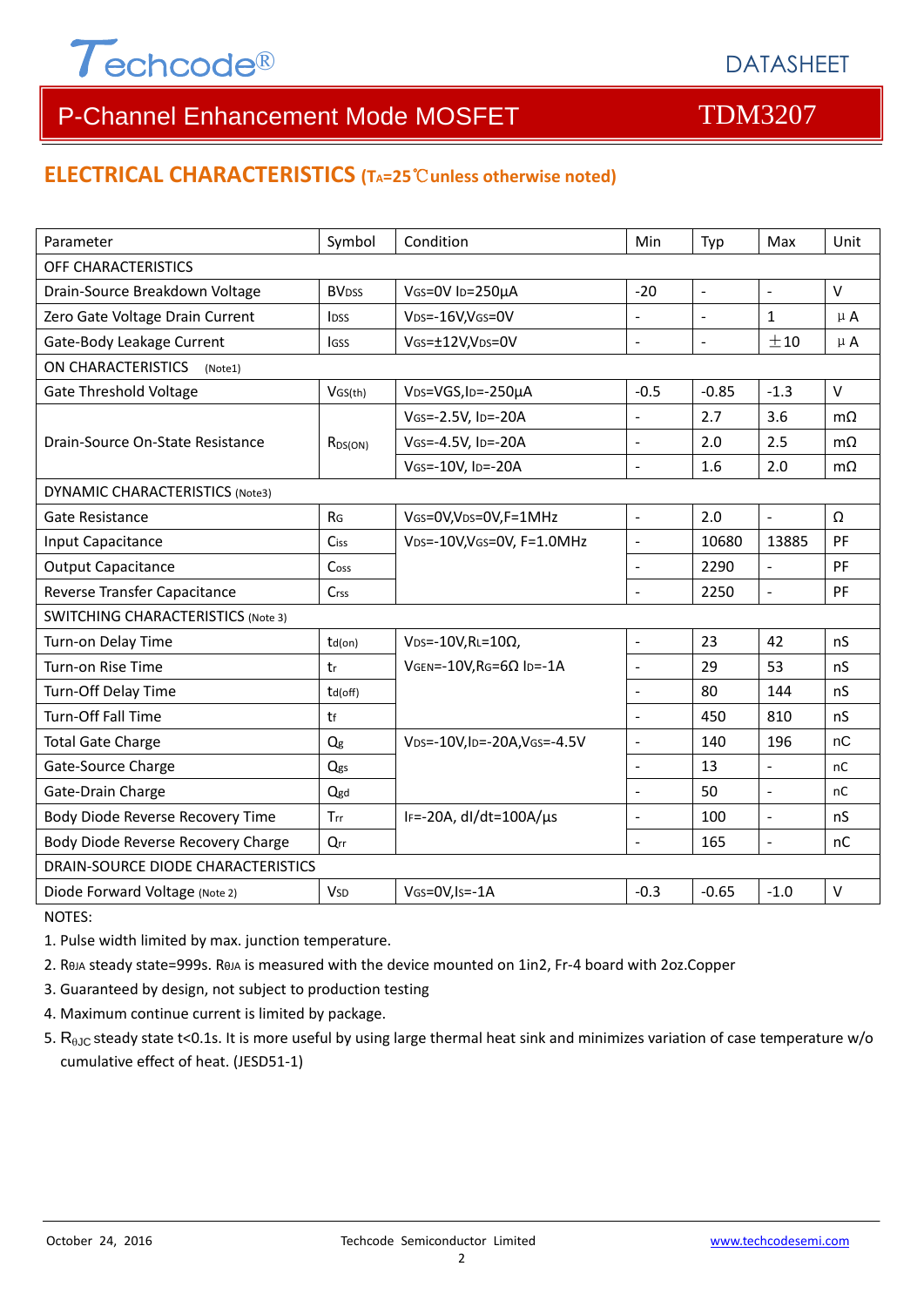

**Drain Current** 

### **Typical Operating Characteristics**



#### **Power Dissipation**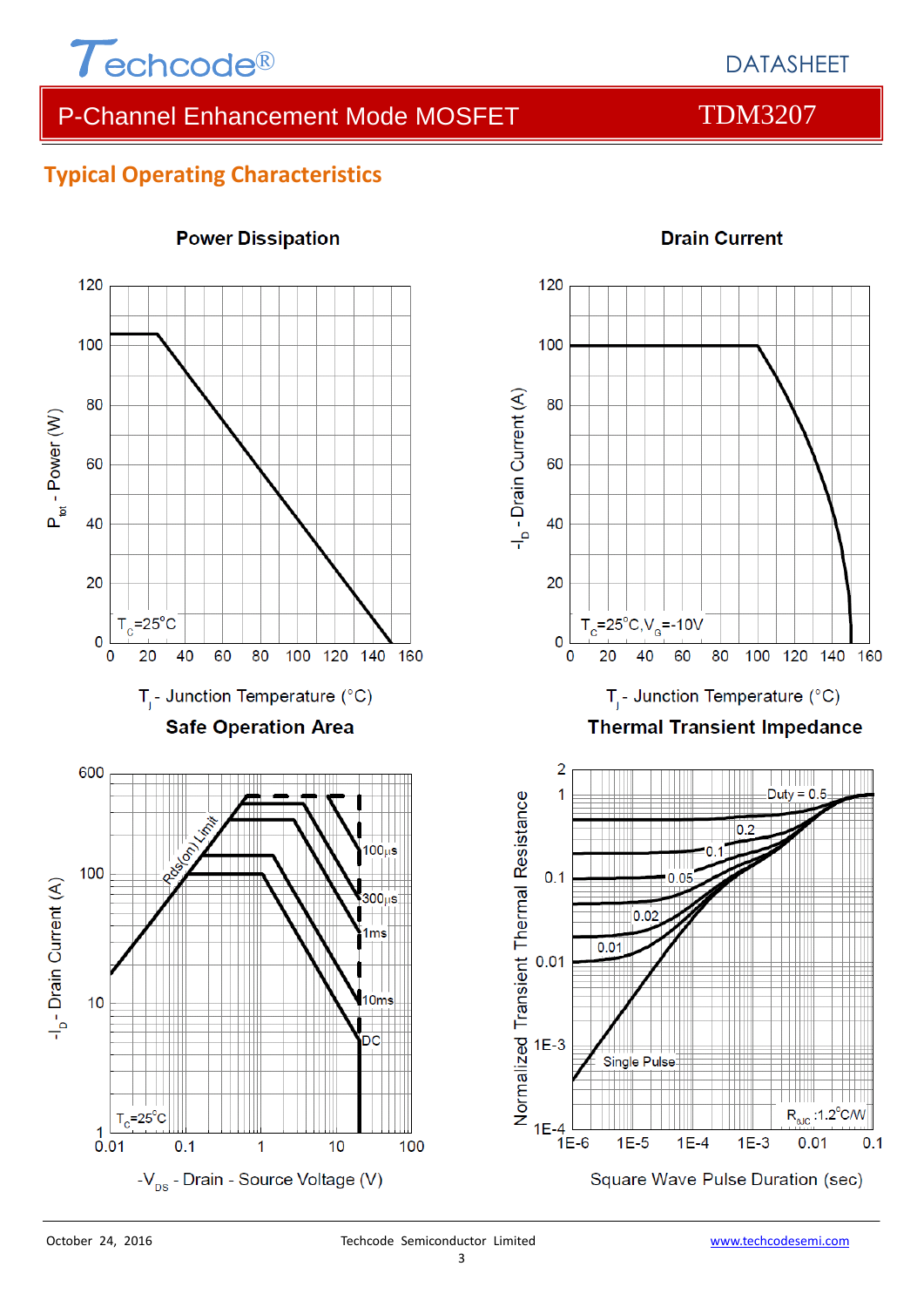

## **Typical Operating Characteristics(Cont.)**



#### **Output Characteristics**



**Drain-Source On Resistance** 

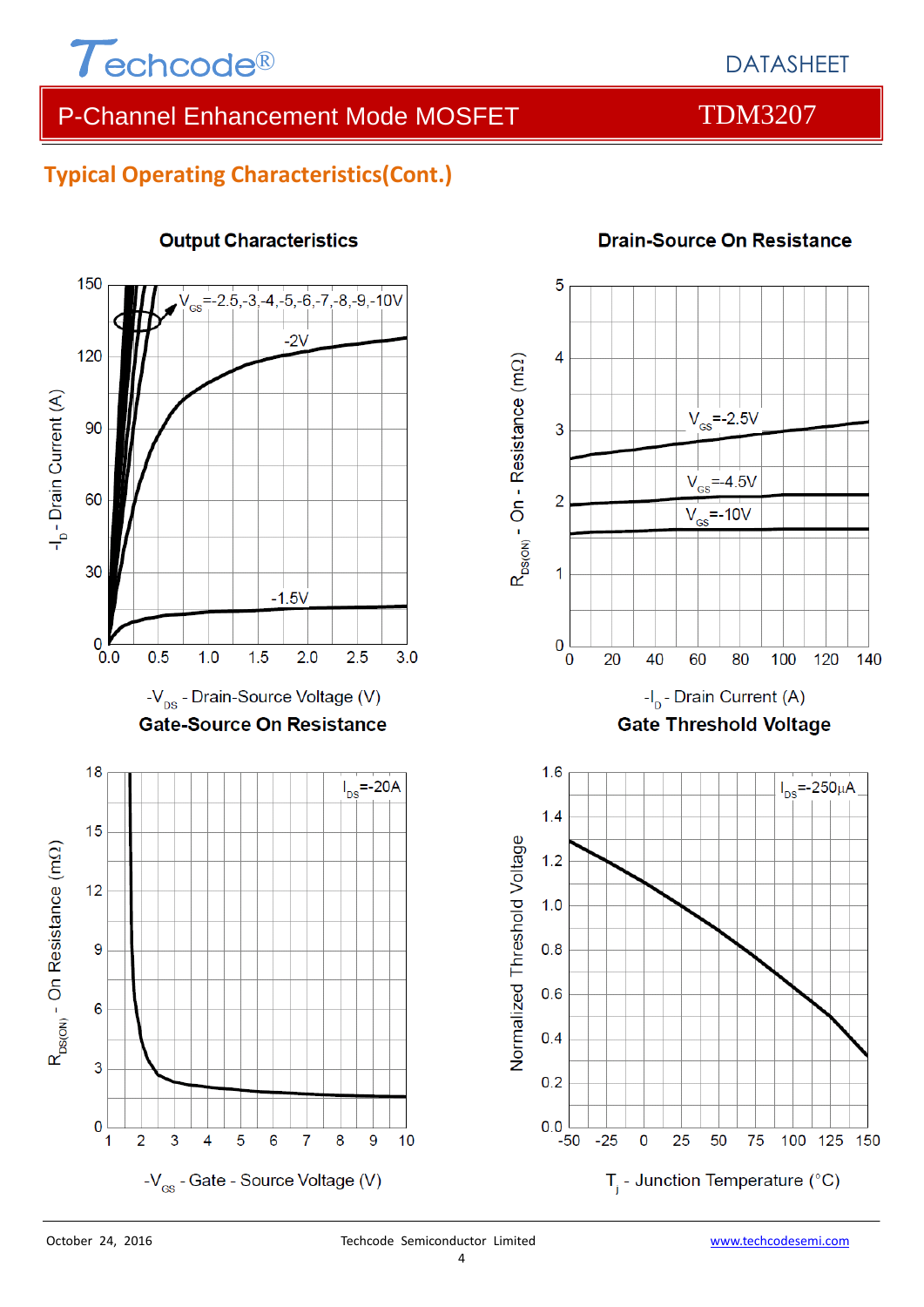

### **Typical Operating Characteristics (Cont.)**



#### **Drain-Source On Resistance**

#### **Source-Drain Diode Forward**

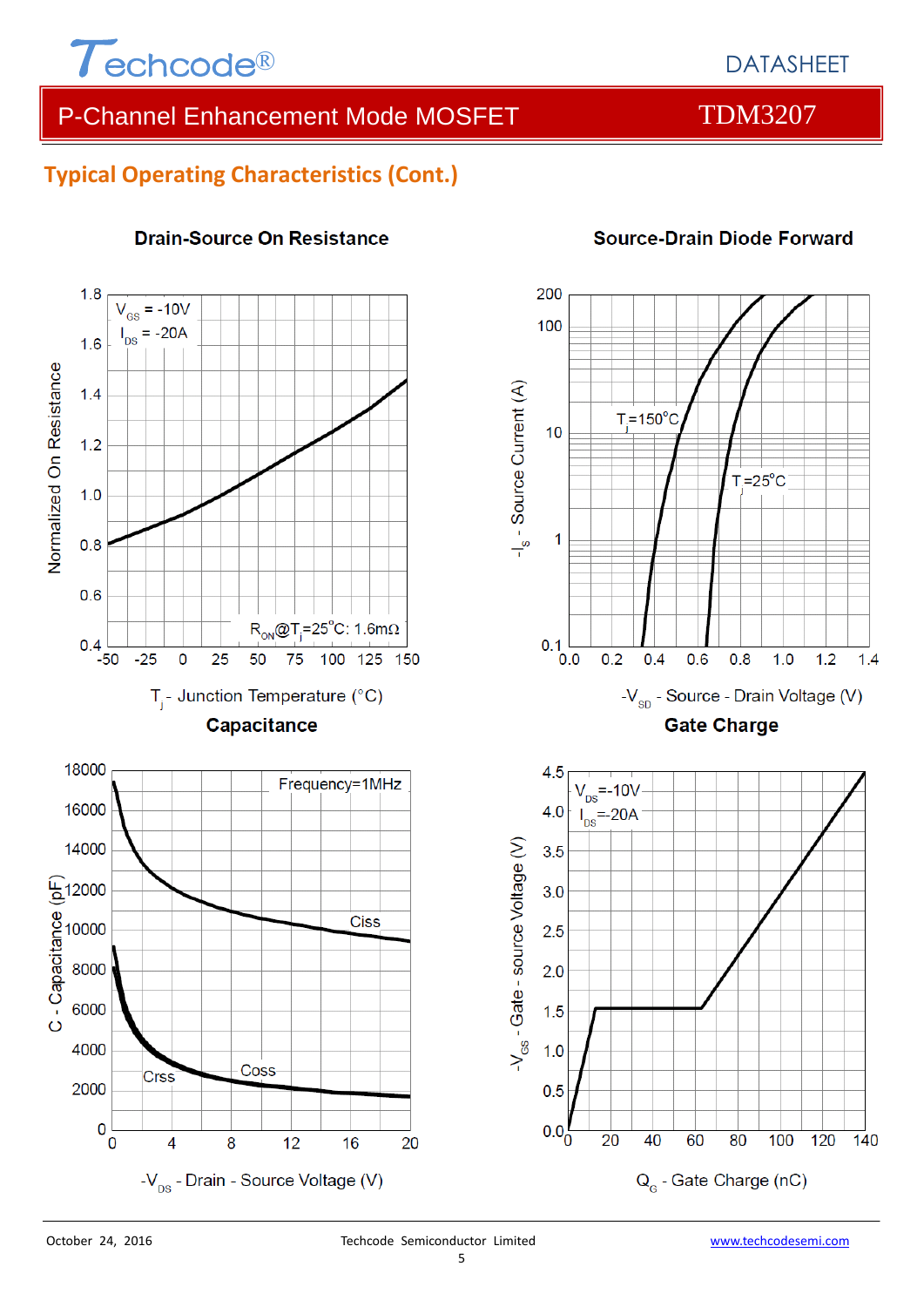

## **Package Information**

DFN5\*6-8 Package



|                | <b>DFN5x6-8</b>    |      |           |               |  |  |
|----------------|--------------------|------|-----------|---------------|--|--|
| romM≺o         | <b>MILLIMETERS</b> |      |           | <b>INCHES</b> |  |  |
|                | MIN.               | MAX. | MIN.      | MAX.          |  |  |
| А              | 0.90               | 1.20 | 0.035     | 0.047         |  |  |
| в              | 0.3                | 0.51 | 0.012     | 0.020         |  |  |
| с              | 0.19               | 0.25 | 0.007     | 0.010         |  |  |
| D              | 4.80               | 5.30 | 0.189     | 0.209         |  |  |
| D <sub>1</sub> | 4.00               | 4.40 | 0.157     | 0.173         |  |  |
| E              | 5.90               | 6.20 | 0.232     | 0.244         |  |  |
| E1             | 5.50               | 5.80 | 0.217     | 0.228         |  |  |
| е              | 1.27 BSC           |      | 0.050 BSC |               |  |  |
| F              | 0.05               | 0.30 | 0.002     | 0.012         |  |  |
| F <sub>1</sub> | 0.35               | 0.75 | 0.014     | 0.030         |  |  |
| G              | 0.05               | 0.30 | 0.002     | 0.012         |  |  |
| G1             | 0.35               | 0.75 | 0.014     | 0.030         |  |  |
| н              | 3.34               | 3.9  | 0.131     | 0.154         |  |  |
| κ              | 0.762              |      | 0.03      |               |  |  |



됴

 $\mathbf{r}$ 

Note: 1.Dimension D, D1,D2 and E1 do not include mold flash or protrusions. Mold flash or protrusions shall not exceed 10 mil.